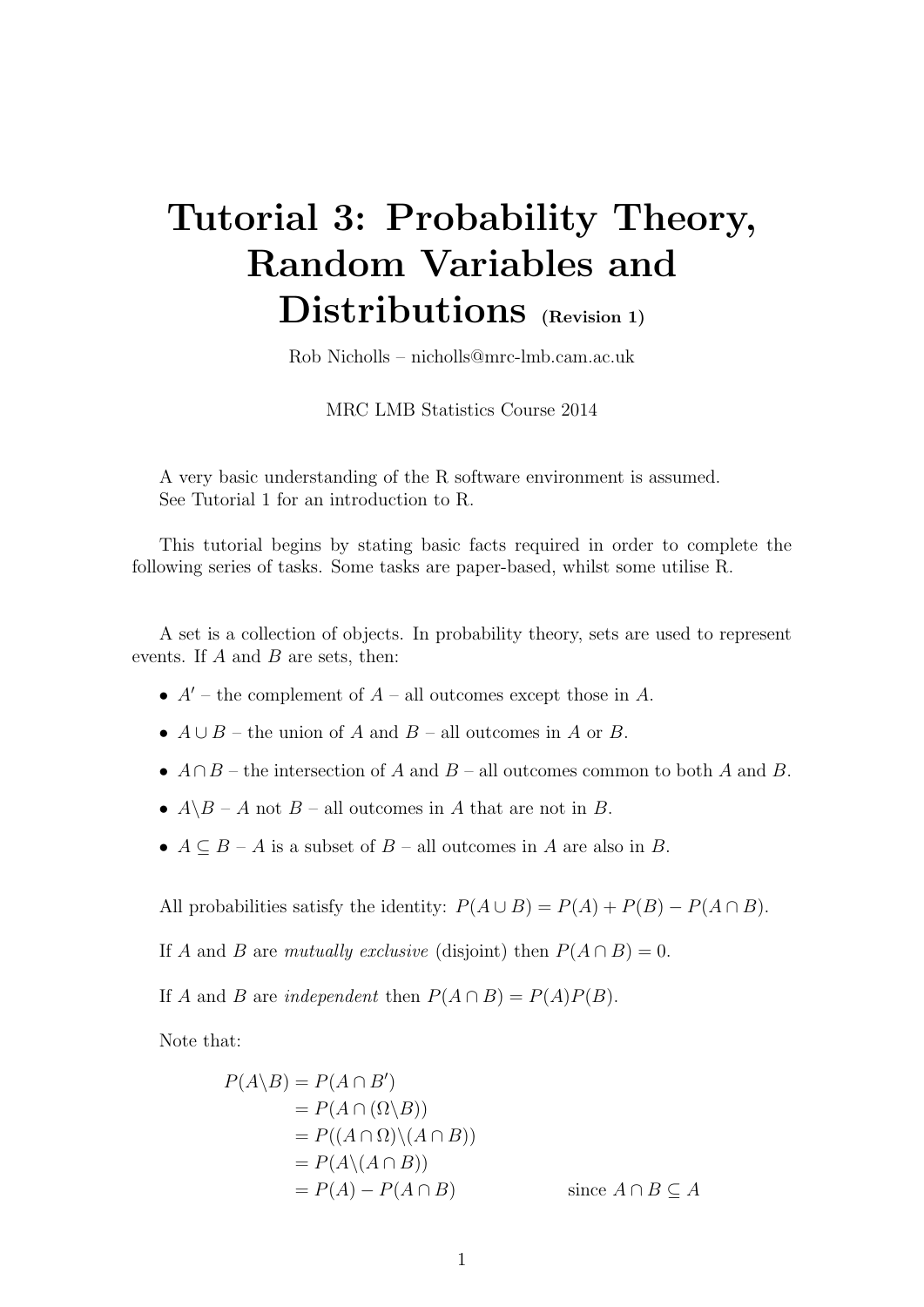#### Task 1:

Consider a standard pack of 52 playing cards. Let A be the set of hearts, and B be the set of even cards (counting 2, 4, 6, 8, 10 and Queen as even cards).

- 1. What is  $P(A)$ ? (calculate manually by thinking about it)
- 2. What is  $P(B)$ ? (calculate manually by thinking about it)
- 3. What is  $P(A \cap B)$ ? (calculate manually by thinking about it)
- 4. Are A and B mutually exclusive?
- 5. Are A and B independent?
- 6. Use your answers to the above questions to calculate  $P(A \cup B)$ .
- 7. Use your answers to the above questions to calculate  $P(A \cap B')$ . Which cards does the set  $A \cap B'$  correspond to?

### Task 2:

Suppose A and B are events, where  $P(A \cup B) = 0.8$ ,  $P(A) = 0.4$  and  $P(B) = x$ .

- 1. What is the value of x if A and B are mutually exclusive?
- 2. What is the value of x if  $P(A \backslash B) = 0.2$ ?
- 3. What is the value of x if  $P((A \cap B')') = 0.8$ ?
- 4. What is the value of x if  $P(A' \cup B) = 0.8$ ?
- 5. What is the value of x if A and B are independent?
- 6. If A and B are independent, what is the probability of exactly one of A or B occurring? (hint – consider the set  $(A \cap B') \cup (B \cap A')$ )

#### Task 3:

Suppose A and B are events, where  $P(B) = x$ ,  $P(A \cup B) = 0.7$  and event A is three times as likely as B.

Calculate  $x$ , under the assumption that  $A$  and  $B$  are independent. Note that you will need to solve a quadratic equation of the form:  $ax^2 + bx + c = 0$  using the formula:  $x = \frac{-b \pm \sqrt{b^2 - 4ac}}{2a}$  $\frac{b^2-4ac}{2a}$ . You can use R as a calculator for this calculation.

How many solutions are there to this problem, i.e. how many values can  $x$  adopt?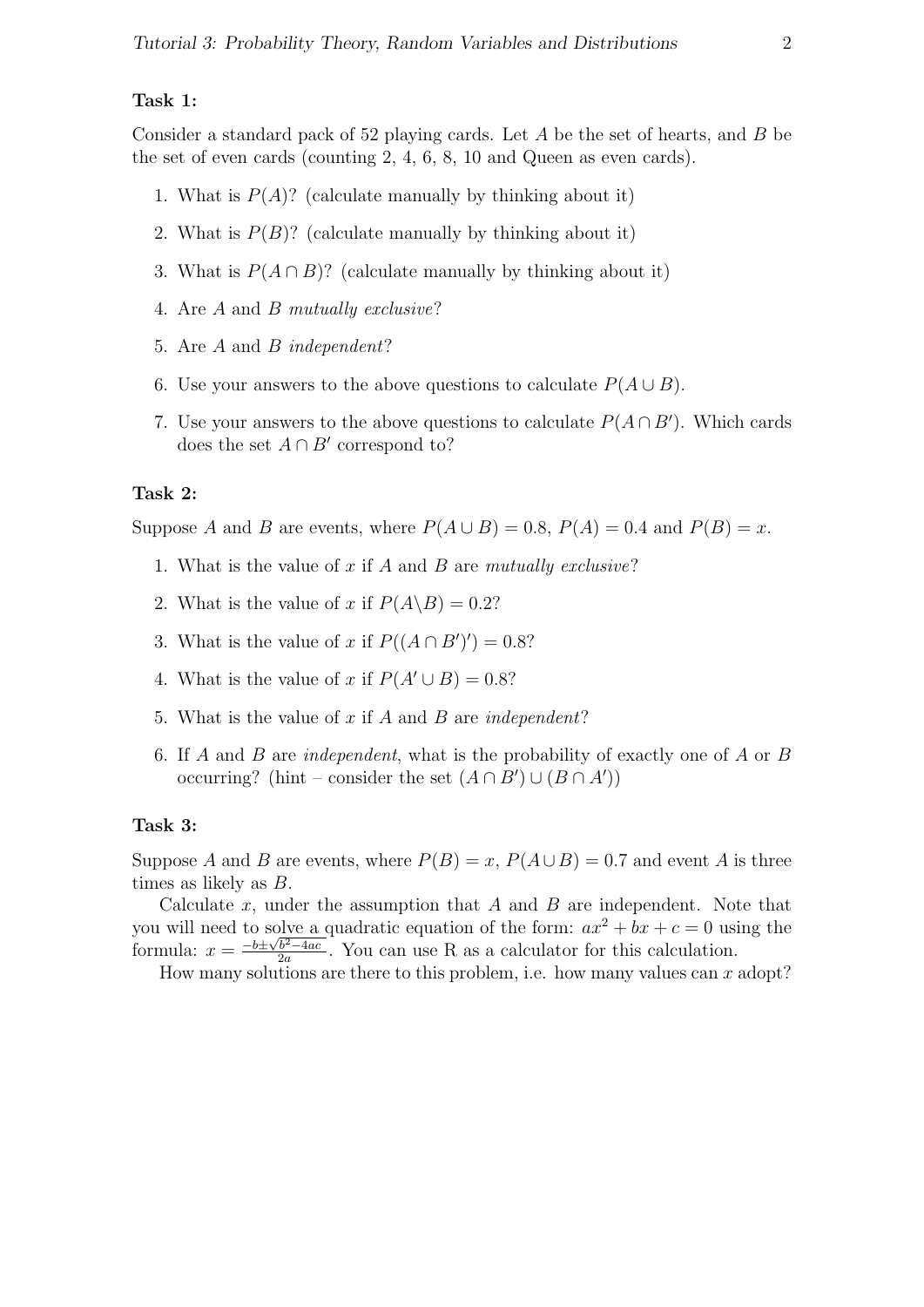#### Task 4:

Note the following:

- If event A is partitioned by a series of n subsets  $B_i$  then  $P(A) = \sum_i P(A \cap B_i)$ .
- Conditional Probability is denoted  $P(A|B)$  this is the probability that event A occurs given that event  $B$  has occurred. The conditional probability of  $A$ given B may be calculated:  $P(A|B) = \frac{P(A \cap B)}{P(B)}$ .
- According to Bayes' Theorem  $P(A|B) = \frac{P(B|A)P(A)}{P(B)}$ .

Suppose there are two bags,  $B_1$  and  $B_2$ , each of which contain a number of coloured balls. Bag  $B_1$  has 2 red and 3 yellow balls, bag  $B_2$  has 4 red and 2 yellow balls. Someone removes a ball from one the bags. They select bag  $B_1$  with probability  $1/3$ , and bag  $B_2$  with probability  $2/3$ . This information can be summarised:

 $P(\text{red}|B_1) = 2/5$  $P(yellow|B_1) = 3/5$  $P(\text{red}|B_2) = 2/3$  $P(yellow|B_2) = 1/3$  $P(B_1) = 1/3$  $P(B_2) = 2/3$ 

- 1. Using the facts provided regarding partitioned sets and conditional probabilities to calculate the probability that the selected ball is red.
- 2. Use Bayes' Theorem to evaluate the probability that Bag  $B_1$  was selected, given knowledge that a red ball was selected.
- 3. Calculate the probability that Bag  $B_2$  was selected, given knowledge that a red ball was selected.

#### Task 5:

Suppose a fair coin is tossed three times.

- 1. Write out the full set  $\Omega$ , i.e. the sample space, using H to denote heads, and T to denote tails.
- 2. Let A be the event that the outcome is exactly two heads. Write out set A.
- 3. What is  $P(A)$ ?
- 4. Suppose the coin is tossed 20 times. Use R's choose function to calculate the number of ways in which 10 heads could result from 20 trials.
- 5. Calculate the probability of achieving exactly 10 heads from 20 trials, using the mass (density) function corresponding to an appropriate probability distribution (type ?distributions in R to get a list of distributions; hint – see the online lecture slides to help identify the appropriate distribution).